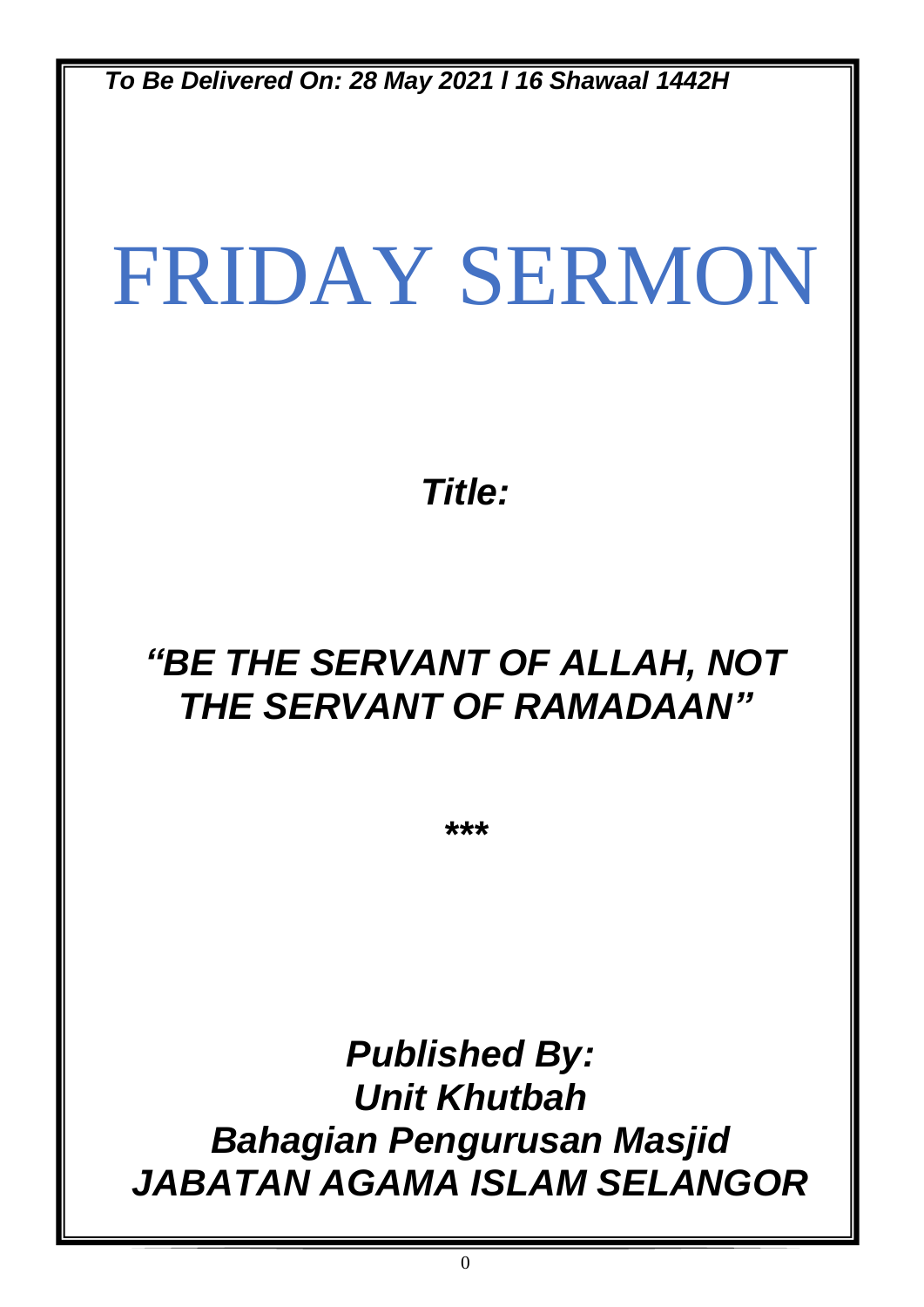$\overline{\phantom{a}}$ 

 $\tilde{\mathbf{z}}$ 

.<br>م

#### *"BE THE SERVANT OF ALLAH, NOT THE SERVANT OF RAMADAAN"* .<br>با لة<br>ا اَلْحَمْدُ لِلَّهِ الْقَائِلِ : وَلَٰكِن كُونُواْ رَبَّنِيَّـَ و<br>و ْ<br>م  $\overline{\phantom{a}}$ ֦֧֦֧֦֧֦֧֦֧֦֧֦֧֧֜֜֜֜֓֓֟֓֟֓֜֜֜֜֜֜֜<br>**֡**  $\frac{1}{2}$ ֦֧֦֧֦֧֦֧֦֧֦֜֜֜֜֜֜֜<br>֧֝֜֜ بة<br>ب ِرِ ڪِن کونُوا رَ **ٔ** ُو و<br>م َٰ ِ<br>ا ل ِ<br>م وَلَنْكِن كُونُوا رَبّْنِيَّـَ  $\ddot{\cdot}$ ون ِم و<br>م ں<br>ا ل  $\frac{1}{2}$ ا كَنْتُمْ تُعَ و<br>په  $\frac{1}{2}$ و<br>به و  $\frac{1}{2}$ ِم ب نَ ٱلۡكِتَنبَ لكِتَن ہ<br>ا  $\ddot{\cdot}$ د <sup>وو</sup>رسون ُو و<br>ا ہ<br>ا  $\ddot{\cdot}$ ا كَنتُمْ تَ  $\frac{1}{2}$ و<br>په و<br>م  $\frac{1}{2}$ وَبِمَا كُنتُمْ تَدْرُسُونَ ۞ 1 سنة<br>المجموع أَشْهَدُ أَنْ لَّا إِلَهَ إِلَّا اللَّهُ وَحْدَهُ لاَ شَرِيكَ لَهُ وَأَشْ ْ ۰<br>پن ،<br>ا َ<br>زار<br>ر ْ ر<br>آم  $\tilde{\mathbf{r}}$  $\frac{1}{2}$ ا<br>ا ْ  $\sum_{i=1}^{n}$  $\tilde{\cdot}$ ر<br>گ َ ر  $\ddot{\phantom{0}}$  $\ddot{\phantom{0}}$ ๋<br>፝ ِ<br>ا  $\tilde{\cdot}$ -<br>ن<br>ا ًاللَّهُ وَحْدَهُ لاَ شَرِيكَ لَهُ وَأَشْهَدُ أَنَّ مُحَمَّدًا ل<br>ا )<br>ጎ اتا<br>م  $\sum_{i=1}^{n}$ ُ<br>ُ' َ<br>زار<br>ا عَبْدُهُ وَرَسُوْلُهُ. اَللَّهُمَّ صَلِّ وسَلِّم عَلَى سَيِّدِنَا مُحَمَّدٍ وَعَلَى آلِه<sub>ِ ــ</sub>  $\overline{\mathbf{1}}$  $\frac{1}{\sqrt{2}}$  $\tilde{\cdot}$ <u>لم</u> ل<br>م ๋<br>ጎ  $\ddot{\phantom{0}}$  $\frac{1}{1}$  $\overline{\mathbf{1}}$  $\frac{1}{\sqrt{2}}$ ĭ ت<br>ج و<br>ر<br>ر سنة<br>ا ً<br>آ بر<br>ر<br>ا و<br>ا י<br>י ر<br>در  $\overline{\phantom{a}}$  $\tilde{\cdot}$  $\frac{2}{\lambda}$ و<br>ا ំ<br>រ وَصَحْبِهِ \_ أَجْمَعِيْنَ. ْ  $\ddot{\phantom{0}}$ ់<br>(  $\tilde{\mathbf{a}}$  $\sum_{i=1}^{n}$ -<br>أَمَّا بَعْدُ، فَيَا أَيُّهَا الْمُسْلِمُونَ َ  $\ddot{\cdot}$ َ<br>و ْ  $\tilde{\cdot}$  $\ddot{\phantom{0}}$ ›<br>ለ ِ<br>پر<br>پر  $\boldsymbol{\hat{z}}$  $\sum_{i=1}^{n}$  $\ddot{\phantom{0}}$ ֦֧֦֧֦֧֦֧֦֧֦֧֦֧֦֧֦֧֦֧֦֧֦֧֦֧֝<br>**֧**֧֓֘  $\frac{1}{2}$ ان<br>ا  $\tilde{\cdot}$ ر<br>م י<br>י ُ<br>مُ ֦֧֦֧֦֧֦֧֦֧֦֧֦֧֦֧֦֧֦֧֦֧֦֧֦֧֦֧<br>**֧**  $\frac{9}{4}$ ا<br>با<br>:

لة<br>م َ أَيُّهَا الْمُسْلِمُونَ اِتَّقُواْ اللَّهَ، أُوْصِيكُمْ وَإِيَّايَ بِتَقْوَى  $\frac{3}{2}$ |<br>=<br>=  $\ddot{\cdot}$ اللّهِ فَقَدْ فَازَ الْمُتَّقُونَ  $\ddot{\cdot}$ **ّ**  $\frac{1}{2}$  $\ddot{\cdot}$ .  $\ddot{\phantom{0}}$ **ہیں** ا<br>اب ہ<br>ا اْل قَالَ اللَّهُ تَعَالَى: ً<br>ا  $\tilde{\cdot}$  $\frac{1}{2}$  $\ddot{\mathbf{r}}$ َ َل ِرِ اتِهِۦ و  $\ddot{\phantom{0}}$ ق ت و<br>په لية<br>\*\* قی  $\tilde{\phantom{0}}$ ح ہے<br>آ کے قُوا اللَّهَ ْ ور بر<br>مو نُوا اڌّ ْ ُو<br>په  $\frac{1}{2}$ ام  $\tilde{\epsilon}$ ء ِينَ بة<br>ا ا الَّذِ ِ<br>م ه و<br>د سَ<br>ڊ ۔<br>ج  $\overline{\mathcal{L}}$ َہِ<br>د بد .<br>` سْلِمُونَ و<br>م  $\ddot{\phantom{0}}$ و<br>مم نتُم مَّ و<br>په ِ<br>ج أ  $\frac{1}{c}$ و بة<br>1 َِل إ ىر<br>م تَمُوثُنَّ إِلَّا وَأَنتُم مُّسۡلِمُونَ ۞ و<br>په و<br>م 2

#### **Dear blessed audience,**

Let us altogether strive to increase our *taqwa* of Allah *Subhaanahu Wa Ta'aala* by performing all of His Commands and avoiding all of His prohibitions. May our deeds in the previous month of Ramadaan and now in Shawwaal are all accepted by Allah *Subhaanahu Wa Ta'aala*.

The title of the Friday sermon (*khutbah*) this time is "**BE THE SERVANT OF ALLAH, NOT THE SERVANT OF RAMADAAN.**"

 $<sup>1</sup>$  Aal-'Imraan 3: 79</sup>

<sup>2</sup> Aal-'Imraan 3:102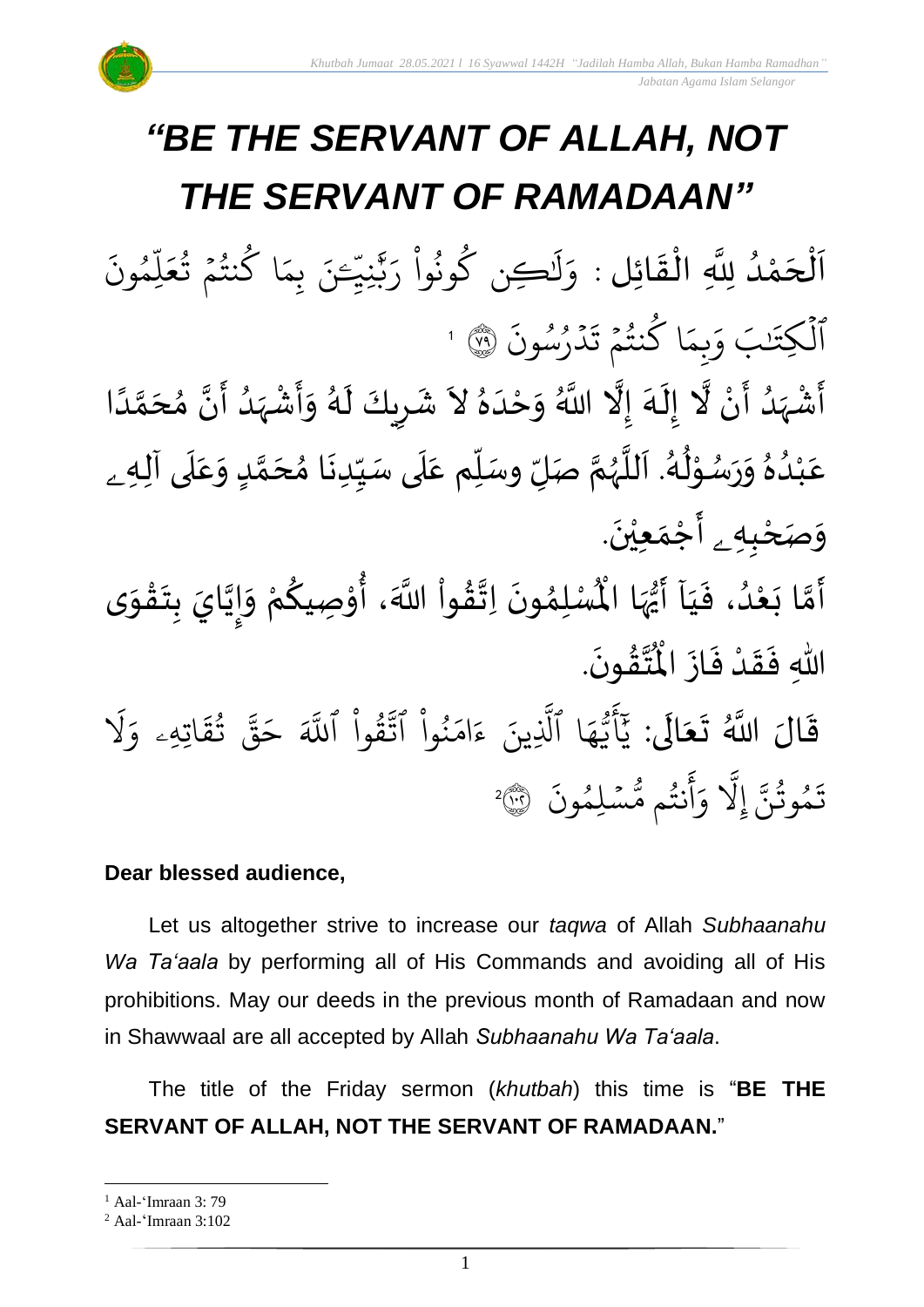

#### **Respected Muslims,**

Today, it has been 16 days since Ramadaan had left us. Are we continuing with those righteous deeds that we used to do in Ramadaan? Or do we perform *'ibaadah* (worship) only for the month of Ramadaan? Righteous deeds are commands from Allah that are to be performed at all times, be it Ramadaan, Shawwaal, or other months.

Verily, Allah *Subhaanahu Wa Ta'aala* loves His servants whom are obedient to Him at all times. Verily, Allah *Subhaanahu Wa Ta'aala* commands us to become servants that only worship Him Alone at all times. Allah *Subhaanahu Wa Ta'aala* mentions in verse 79 of soorah Aal- 'Imraan, as recited earlier in the *khutbah*, which means:

*"Be pious scholars of the Lord (Rabbaaniyyeen) because of what you have taught of the Scripture and because of what you have studied."*

## **Dear beloved audience,**

The knowledge and fasting that we practiced in the month of Ramadaan had further strengthened us in increasing our *'ibaadah*, hastening to seize the rewards, and increase our love for Allah. The question begs, are we able to maintain the sweetness of *'ibaadah* even though the Ramadaan atmosphere has gone? If we truly worship Allah Alone, then we will be able to maintain these *'ibaadah*. We worship solely because it is the decree of Allah and purely seeking His Pleasure, not based on certain times and solely seeking the virtue of Ramadaan.

Is it befitting for us as the slaves of Allah to take lighty or even abandon His Commandments whether in the month of Ramadaan or other months, such as the command to perform the obligatory prayers. Verily, *salaah* (prayer) is an ordainment from Allah that develop slaves having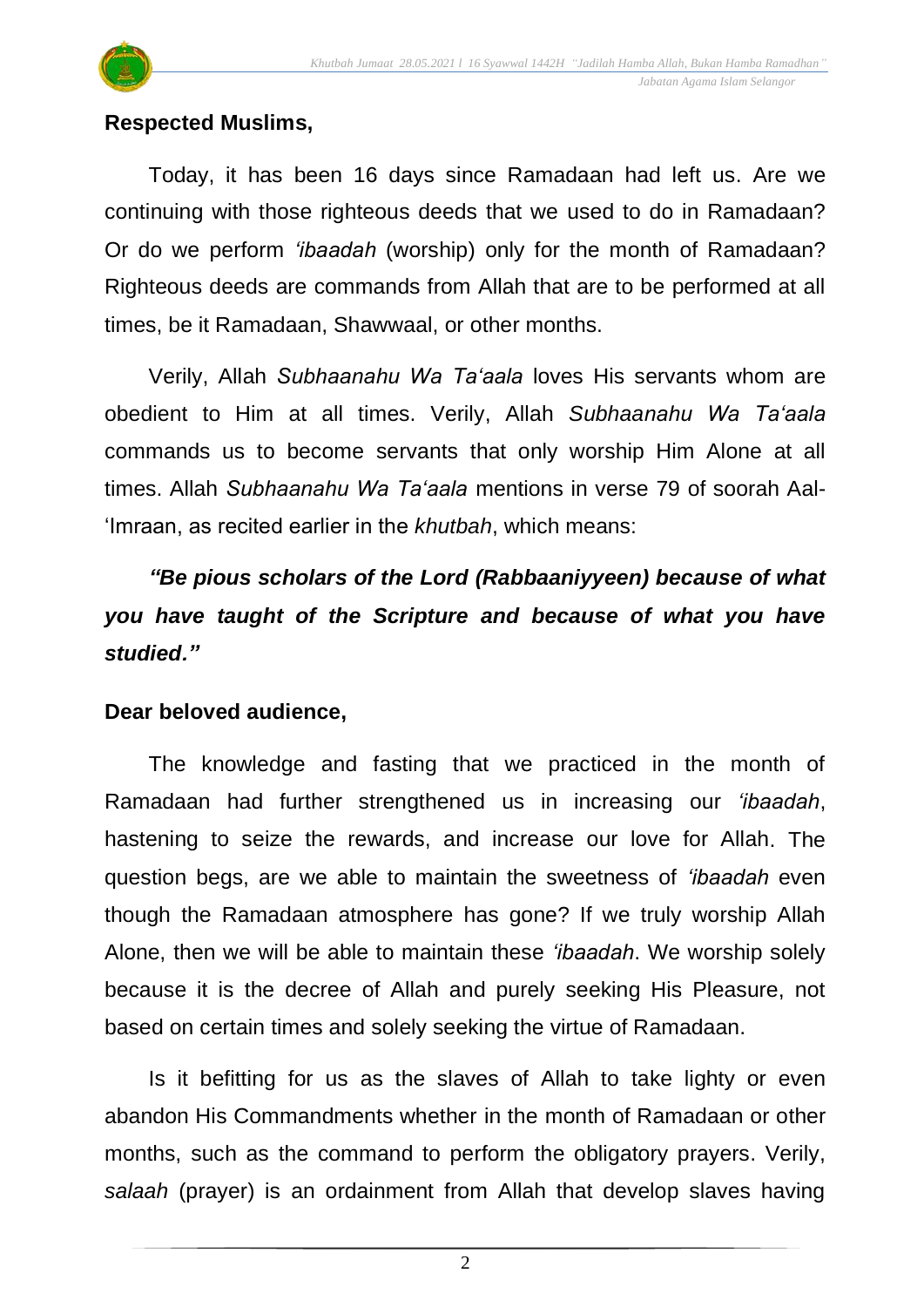

*taqwa* and as the cause for goodness. *Salaah* can also maintain the conferment of *rahmah* (mercy) and love from Allah upon His slaves.

However, if *salaah* is neglected, then vile and evil acts will spread, which definitely incur calamities in the form of disease outbreak that will be difficult to curb and in the end it becomes the cause for universal destruction. On the contrary, if the *'ibaadah* of *salaah* is preserved, Allah will grant sound heart, blessed wealth, and healthy body.

#### **Dearest audience,**

Indeed, the fulfillment of Allah's Commands is for one to become a true servant of Allah, and not the servant of Ramadaan. Whatever that have been decreed by Allah, fulfill them with *ikhlaas* (sincerity) and honesty. May Allah keep us away from any misfortune, and instead bestow upon us blissfulness, victory, and Paradise. As Allah mentions in verse 30 of soorah Fussilat:

لبة<br>• نَّ ٱلَّذِينَ إ بہ<br>1 لَّذِينَ قَالُوا رَبَّنَا  $\ddot{\cdot}$ ن و<br>د بة<br>ب ِ<br>پ الوا رَ ْ مِيسِ<br>ا  $\frac{1}{\sqrt{2}}$  $\ddot{\phantom{0}}$ قَالُوا رَبَّنَا آ پر<br>آلھ ءَ<br>م س<br>م للَّهُ ثُمَّ اسْتَقَنْمُوا و<br>په ْ و َٰ  $\ddot{\phantom{0}}$ قذ  $\ddot{\phantom{0}}$ سْتَقَنْمُوا تَتَنَزَّلْ عَلَيْهِمُ  $\ddot{\phantom{0}}$ و<br>م ؚ<br>ۣ ر<br>آ  $\uparrow$ ِ<br>م ع ل و<br>ا بر<br>مذ برته<br>مز  $\ddot{\phantom{0}}$ ت  $\ddot{\cdot}$ تَتَنَزَّلُ عَلَيْهِمُ الْمَلْبِكَةُ و<br>ڏ ر<br>م چکے<br>غ بر<br>آ  $\uplambda$  $\frac{1}{2}$ لْمَلْيِكَةُ ہ<br>1 ب<br>1 َل ِ<br>ج أ ِ ب وا ِِشُ **ٔ**  $\ddot{\phantom{0}}$ ڊ ۔<br>ج أ  $\frac{1}{c}$ نُوا وَ ْ مُ ُو<br>په  $\ddot{\cdot}$ ز  $\frac{1}{2}$  $\tilde{\mathbf{z}}$ نخ<br>حک ر<br>1 َل  $\frac{1}{2}$ افَوا وَ ْ و<br>و بر<br>تر تَخَافُوا وَلَا تَحْزَنُوا وَأَبْشِرُوا بِالْجَنَّةِ ب<br>به نة<br>م ِ<br>د ر<br>د لْجَنَّةِ التِي بة<br>1 ل  $\ddot{\cdot}$ ون د و<br>ا ِ<br>م كَنْتُمْ تُوعَدُونَ ۞ و<br>په  $\frac{1}{2}$ و<br>په و

*"Indeed, those who have said, "Our Lord is Allah" and then remained on a right course - the angels will descend upon them, [saying], "Do not fear and do not grieve but receive good tidings of Paradise, which you were promised.""*

## **Dear beloved Muslims,**

In coincidence with Teacher's Day that took place on the 16<sup>th</sup> of May, 2021, today's *khutbah* will also touch upon the significance for the Muslim *ummah* to seek and attain knowledge. In becoming true servants of Allah, it behooves the Muslim *ummah* to master the knowledge of this world and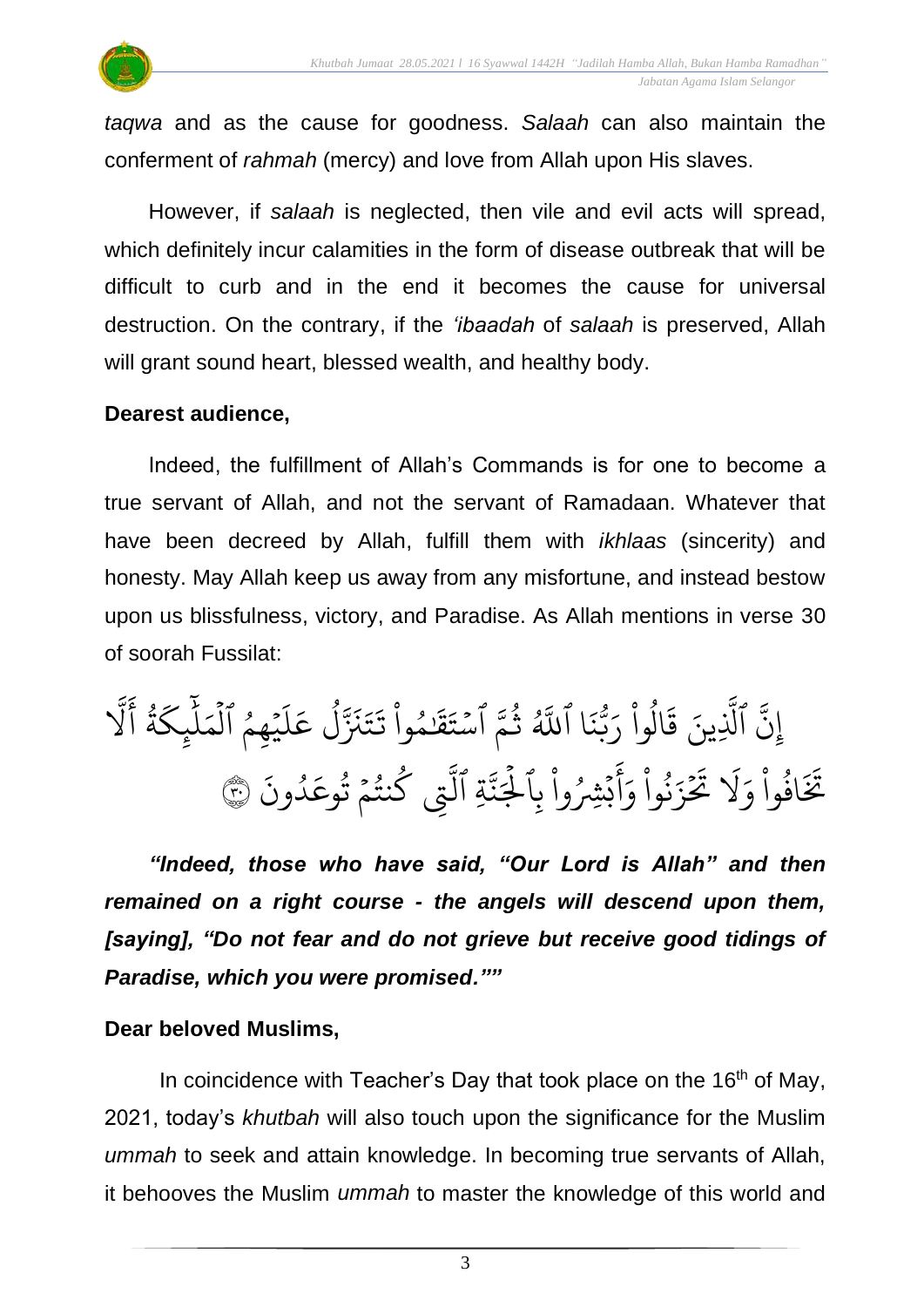the Hereafter, so as to produce servants of Allah whom are solid in *'aqeedah*, precise in *'ibaadah*, and virtuous in *akhlaaq* (character). Islam

place knowledge as the very essence for life in attaining success in this world and salvation in the Hereafter.

Without knowledge, the Muslim *ummah* will remain behind and inflicted with all sorts of miseries. Hence, Islam obligates all Muslims to seek knowledge. In today's context, according to the nation's needs, we are in need of a generation that is knowledgeable in various fields, having firm *imaan* (belief), and possessing utmost personality like that of a teacher. In reality, a teacher is one who has knowledge, nobility, and elevated in rank by Allah. Allah *Subhaanahu Wa Ta'aala* explains in verse 11 of soorah al-Mujaadalah:

ِع  $\ddot{\cdot}$ رُفَ ا<br>أ ِ<br>د يَرْفَعِ ا پر<br>لالھ ن  $\ddot{\cdot}$ َللَّٰہُ الَّذِيہ بة<br>ا لَّذِينَ .<br>م نُوا مِنكُمْ وَ  $\frac{1}{2}$ و <u>ہ</u> ُ  $\frac{1}{2}$ ام  $\tilde{\epsilon}$ ءَامَنُواْ مِنكُمْ وَٱلَّذِينَ بر<br>۱ لَّذِينَ أُوْثُوا ا <u>ہ</u> و<br>په و<br>م  $\frac{1}{2}$ لُعِلْمَ دَرَجَىٰتِيَّ ہ<br>1 ہ<br>1 َٰ ر  $\tilde{\cdot}$ د ر<br>م وٱ ہے<br>لالھ َّلل وو<br>. وو<br>بِريز  $\tilde{\cdot}$ خ  $\ddot{\cdot}$ لمونَ و<br>ا  $\frac{1}{2}$ ح<br>مم  $\frac{1}{2}$ ا<br>به ا ت  $\frac{1}{2}$ بِمَا تَعْمَلُونَ خَبِيرٌ ۞

*"Allah will raise those who have believed among you and those who were given knowledge, by degrees. And Allah is Acquainted with what you do."*

The *hadeeth* that mentions the superiority of the knowledgeable servant of Allah is in the narration of Abu ad-Dardaa' *radiyAllaahu 'anh*, where the Prophet  $\ddot{\mathcal{F}}$  said:

َ و َ ف ا إن ضْ ْ ال لَ َ ل عا َ م ع َ ل ْ ىال َ ع اب َ د ك َ ف ضْ ْ ل ال َ ق َ م َ ل ر ْ ي َ ل ْ ال َ ة َ ب ْ د ر َ ع َ ل َ ئ ى سا ر ْ ال َ ك َ ك ب وا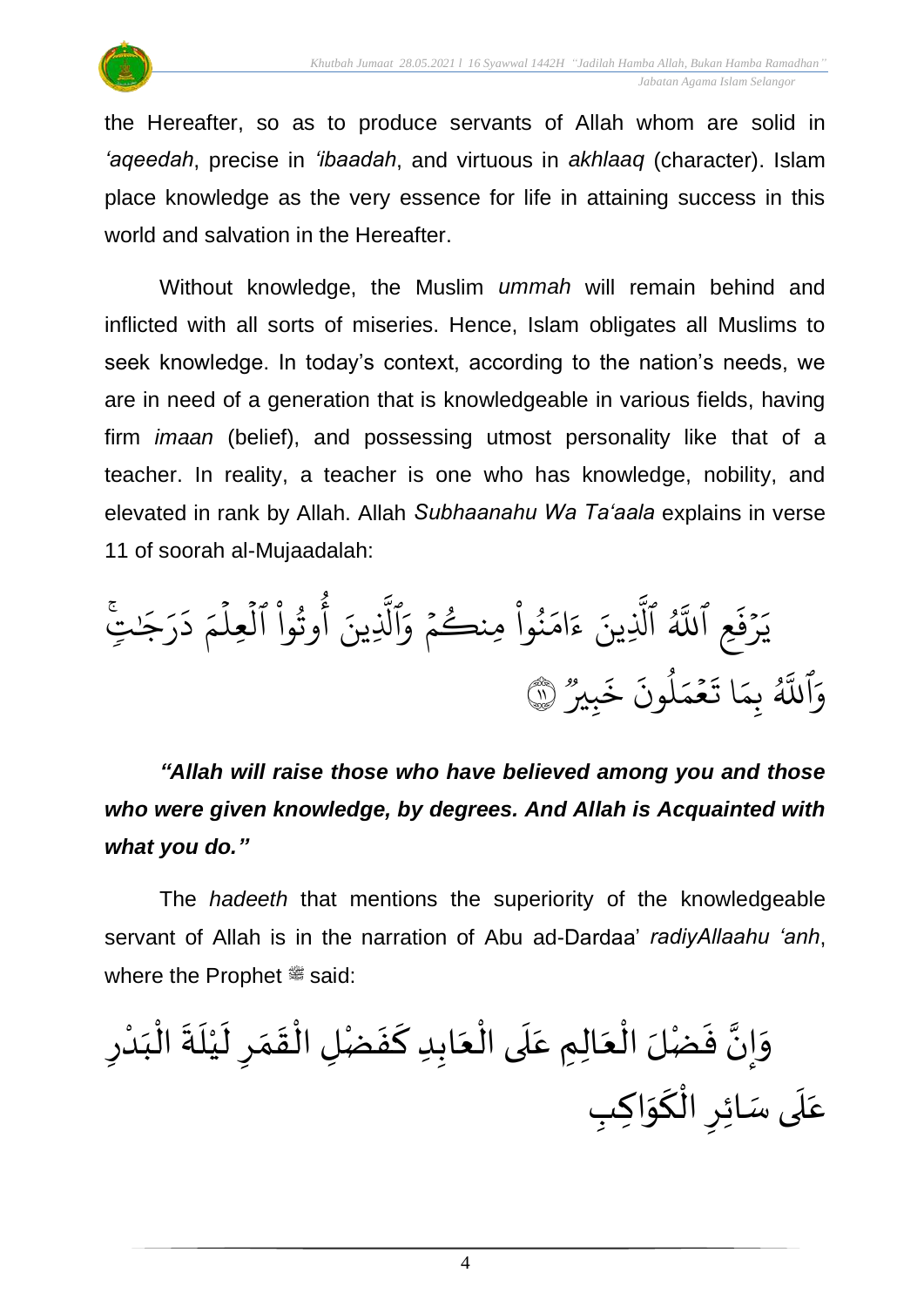

## *"The superiority of the learned man over the devout is like that of the moon, on the night when it is full, over the rest of the stars."*

(Abu Dawood)

The story of Prophet Moosa and Prophet Khidr *'alayhim as-salaam* recorded in al-Qur'an through Soorah al-Kahf, verses 66 until 82, depicts the excellence of knowledge of a teacher and the beauty in *akhlaaq* of a student. Therefore, exemplify the true *'aqeedah, istiqaamah* (steadfastness) in *'ibaadah*, and excellent *akhlaaq* from amongst the Prophets, scholars, and righteous teachers, in becoming true servant of Allah at all times. May Allah bestow *rahmah* upon all of us with overflowing blessings of happiness and security in this world and the Hereafter.

## **Dear beloved Muslims,**

To end the *khutbah* today, let us internalize its lessons in serving as a guide for us all. Among them are the following:

1. The Muslim *ummah* must become servants of Allah that worships and prays to Allah Alone at all times.

2. The Muslim *ummah* must perform *'ibaadah* with *ikhlaas* purely seeking Allah's Pleasure, not because of time preference or virtue of a particular deed.

3. The Muslim *ummah* must have knowledge and noble *akhlaaq* in becoming true slaves of Allah, just like the Prophets, scholars, and righteous teachers.

4. The Muslim *ummah* must always supplicate especially after the obligatory prayers, in remaining faithful and performing righteous deeds, with the *du'aa* (supplication) that Allah *Subhaanahu Wa Ta'aala* mentions in verse 8 of soorah Aal-'Imraan:

5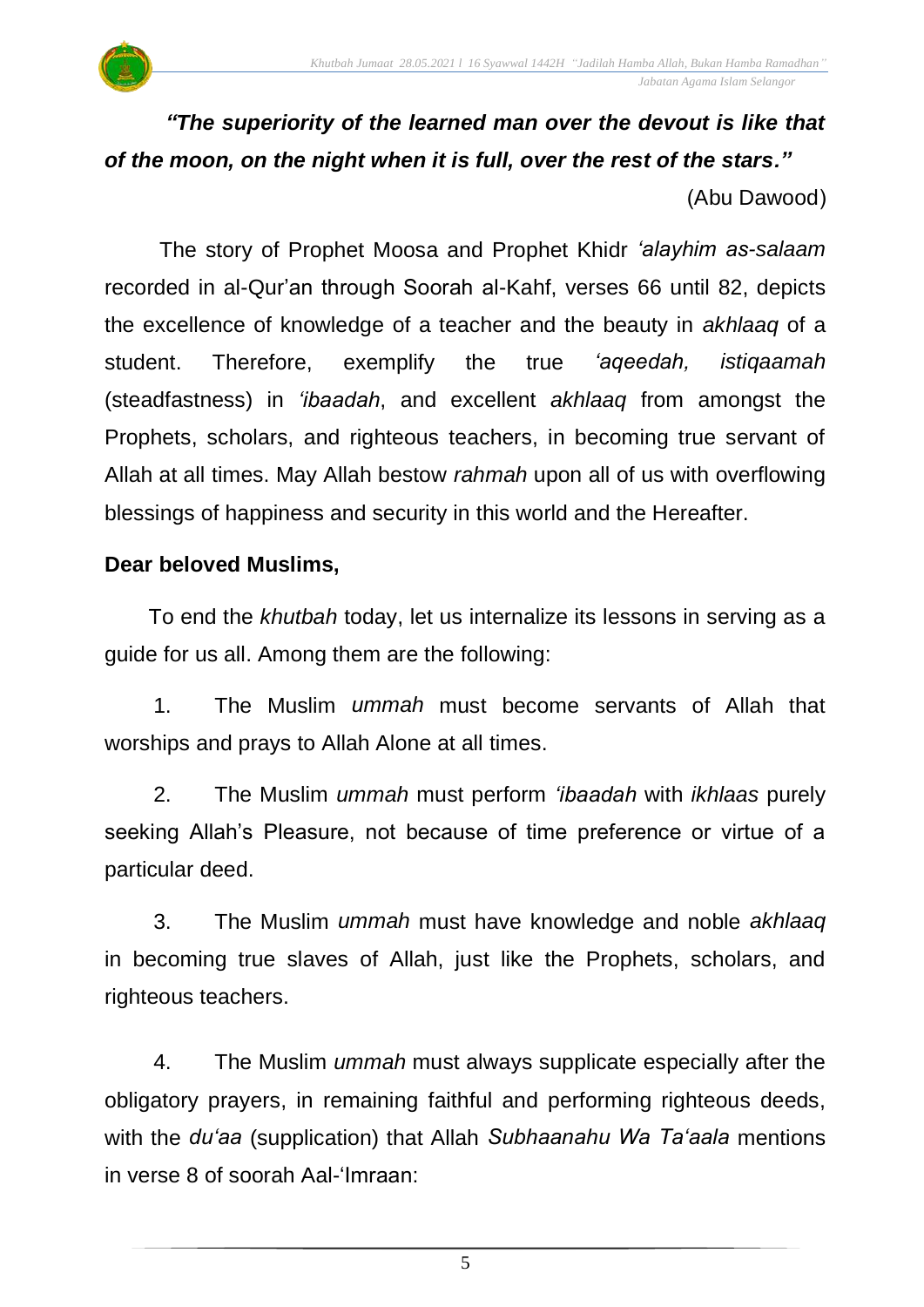#### $\ddot{\bullet}$ يہ<br>ا عُوْذُ بِاللَّهِ و<br>په **ٔ** و<br>م ِ<br>ج آَعُوْذَ بِاللَّهِ مِنَ الشَّيْطَانِ الرَّجِيْمِ **ٔ** بر<br>س ِن الر ا  $\tilde{\xi}$ ط ي **ٔ** لند<br>شه مِنَ الشَّ

ا  $\ddot{\cdot}$ ند<br>ند لہ<br>د بة<br>ب ِ<br>ا رَبَّنَا لَا تُزِغُ قُلُوبَنَا بَعْدَ إِذَ هَدَيْتَنَا وَهَبْ لَنَا مِنِ لَدُنْكَ رَحْمَةً  $\ddot{\tilde{z}}$ ة  $\hat{\tilde{\mathbf{z}}}$ ِ<br>حَمَ ِ<br>پ ۔<br>لَّدُنكَ رَ ُ ا ِمن َّل ر<br>أ -َل بۡ َ ه ِ<br>ہ ا و  $\ddot{\cdot}$ ن  $\ddot{\cdot}$ دَ<br>يذ  $\ddot{\phantom{0}}$ ِ<br>ا د  $\tilde{\lambda}$ ه ِذ  $\ddot{\cdot}$ إ ر<br>آ مُدَ  $\frac{1}{2}$ ِ<br>ا ا ب  $\ddot{\cdot}$ ن ِ<br>د تُزِغ قَلوبَ و<br>ا ور  $\ddot{\cdot}$ ور ر<br>1 َل نتَ ا<br>ج أ سَ<br>نَكَ نَّكَ آنتَ الوَهَّابُ إ <u>و</u> ن<br>ح ه  $\frac{1}{2}$ لُوَهَّابُ ۞ ہ<br>1

*"Our Lord, let not our hearts deviate after You have guided us and grant us from Yourself mercy. Indeed, You are the Bestower."*

(Soorah Aal-'Imraan 3:8)

ْ بَارَكَ اللّهُ لِيْ وَلَكُمْ فِي الْقُرْآنِ الْعَظِيْمِ، وَنَفَعَنِيْ وَإِيَّاكُمْ  $\frac{1}{2}$  $\ddot{\cdot}$  $\ddot{\phantom{0}}$  $\frac{1}{2}$ ْ  $\frac{1}{2}$ ֦֧֦֧֦֧֦֧֦֟֜֜֜֜֜֜֜֜<br>֧ׅׅ֝֜֜֜֜֜֜֜֜֜֜֝֜֜֝֜<del>֛</del> ْ  $\frac{9}{4}$ ْ ْ <u>ہ</u>  $\tilde{\mathbf{r}}$  $\frac{1}{2}$ ْ  $\frac{1}{2}$  $\ddot{\phantom{0}}$ ْ <u>۽</u> ن<br>• !<br>-<br>- $\frac{1}{2}$ ْ بِمَا فِيْهِ مِنَ الآيَاتِ وَالنِّكْرِ الْحَكِيْمِ وَتَقَبَّلَ مِنِّيْ وَمِنْكُمْ <u>ل</u>و ْ  $\frac{1}{2}$ ْ '<br>י  $\cdot$ ان<br>ا  $\frac{1}{2}$  $\ddot{\phantom{0}}$  $\tilde{\cdot}$ ْ  $\overline{\phantom{a}}$ ْ  $\sum$ ْ  $\ddot{\cdot}$  $\frac{1}{2}$ ِ<br>پُ  $\ddot{\phantom{0}}$ ْ  $\frac{1}{2}$  $\frac{1}{2}$ تِلاوَتَهُ، إِنَّهُ هُوَ السَّمِيْعُ الْعَلِيْمُ.  $\frac{1}{2}$ و<br>گ ن<br>•<br>•  $\frac{1}{2}$ ء<br>لم  $\frac{1}{2}$  $\ddot{\ }$ ़<br>१ ْ  $\frac{1}{2}$ ْ ُ ْ اتا<br>ا  $\sum$ أَقُولُ قَوْلِيْ هَذَا وَأَسْتَغْفِرُ اللّٰهَ الْعَظِيْمَ لِيْ وَلَكُمْ وَلِسَاْئِرِ  $\frac{1}{2}$ ْ <u>ل</u>  $\tilde{\mathbf{r}}$  $\frac{1}{2}$ ْ إ  $\frac{1}{2}$ ֦֧֦֦֧֝<u>֚</u> َ ْ ∫<br>ُ ِ<br>وف  $\ddot{\phantom{0}}$ ।<br>∶∶  $\frac{1}{2}$  $\ddot{\cdot}$  $\overline{a}$ ْ لمح ֦֦֝<br>**֝**  $\frac{1}{2}$ )<br>። —<br>ع<br>ع <sub>ይ</sub> ري<br>لْمُسْلِمَاتِ، فَاسْتَغْفِرُوْهُ إِنَّهُ هُوَ الْغَفُوْرُ الرَّحِيْمُ ំ<br>រ ن<br>م  $\frac{1}{2}$ ֦֧֦֧֦֦֧֦֧֦֧֦֧֦֧֦֧֦֧֦֝֟֓֓֟֓֓֟֓<br>**֧**  $\frac{1}{2}$ **「** .<br>∤  $\ddot{\ }$  $\frac{1}{2}$ ء<br>لم ن<br>•<br>•  $\frac{1}{2}$  $\frac{1}{\lambda}$ י<br>י و<br>د ْ  $\ddot{\phantom{0}}$  $\frac{1}{2}$  $\frac{1}{2}$ ر۔<br>لْمُسْلِمِيْنَ وَالْمُ  $\frac{1}{2}$  $\ddot{\phantom{0}}$ ំ<br>• الْم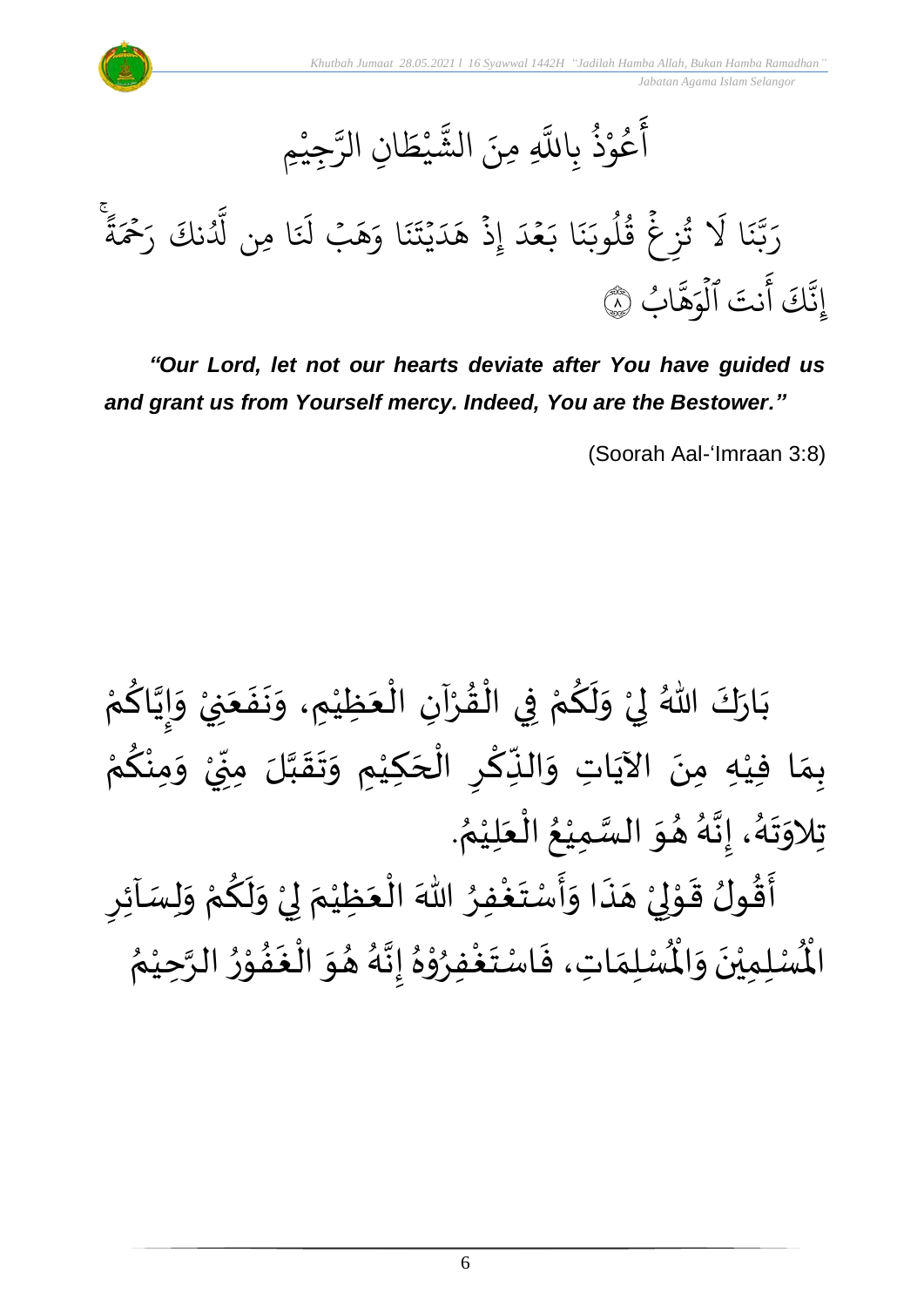**THE SECOND** *KHUTBAH* م ا ن ل ع ج ذيْ ال ّلِل د م ح ل ت ا ا ب ي الط من ا ن ق ز ر ، و ن مي ل سْ ُْ ़<br>; َ<br>ا<br>ا  $\frac{1}{2}$  $\overline{\phantom{a}}$ ن<br>ا انہ<br>ا و<br>و ْ  $\overline{\phantom{a}}$ ْ  $\overline{\phantom{a}}$  $\frac{1}{1}$ しんけい  $\frac{1}{\sqrt{2}}$ ا<br>ا  $\ddot{\phantom{0}}$ :<br>با<br>◆  $\frac{1}{2}$  $\ddot{\cdot}$  $\ddot{\phantom{0}}$  $\frac{1}{2}$  $\ddot{\phantom{0}}$ ْ نَ الْمُسْلِمِيْنَ، وَرَزَقَنَا مِنَ الطَّيِّبَاتِ. —<br>◆<br>◆ ا<br>ا أَشْهَدُ أَنْ لَّا إِلَهَ إِلَّا اللّهُ وَحْدَهُ لاَ شَرِيْكَ لَهُ، وَأَشْهَدُ أَنَّ ំ<br>• ر<br>ج و<br>ا  $\frac{1}{2}$ ْ  $\sum_{i=1}^{n}$ تة<br>ا ر<br>آم  $\tilde{\cdot}$  $\frac{1}{2}$  $\ddot{\phantom{0}}$ بر<br>▲ ِ<br>ا  $\tilde{\cdot}$ ا<br>•<br>• -<br>:<br>: م<br>و  $\frac{1}{2}$ ْ  $\frac{1}{2}$  $\frac{1}{2}$ ر<br>پر  $\tilde{\mathbf{r}}$ ٝ<br>ؙ  $\frac{1}{2}$  $\frac{1}{2}$ مُحَمَّدًا عَبْدُهُ وَرَسُوْلُهُ. اَللَّهُمَّ صَلِّ وَسَلِّمْ وَبَارِكْ عَلَى سَبِّدِنَا  $\ddot{\phantom{0}}$  $\frac{1}{1}$  $\frac{1}{2}$ `<br>أ .<br>م ْ  $\ddot{\phantom{0}}$  $\frac{1}{2}$ ْ  $\frac{1}{\sqrt{2}}$  $\overline{r}$  $\frac{1}{2}$ ن<br>م  $\frac{1}{2}$ ا<br>ا  $\ddot{\phantom{0}}$ و<br>گ  $\frac{1}{2}$ ֦֧֦֦֧֦֝ ٍ<br>م  $\ddot{\phantom{0}}$  $\frac{1}{2}$  $\frac{1}{2}$ و<br>و ْ .<br>م ً<br>ا ت<br>م  $\overline{\phantom{a}}$ ๋<br>ጎ مُحَمَّدٍ وَعَلَى آلِهِ وَصَحْبِهِ وَمَنْ تَبِعَهُمْ بِإِحْسَانٍ إِلَى يَوْمِ <u>ل</u> ت<br>م  $\overline{\phantom{a}}$  $\frac{1}{2}$  $\overline{\mathbf{1}}$ ِ<br>م  $\tilde{\cdot}$ ֦֧<u>֦</u> ֦֧֦֧֦֦֧֦֧֦֧֦֧֦֧֦֧֦֧֦֧֝֟֓֓֟֓֓<br>**֧** ़<br>-<br>•  $\ddot{\phantom{0}}$ ل  $\frac{1}{2}$ <u>ر</u> ֦֧֦֦֧֦֧֝֟֓֓<u>֛</u>  $\ddot{\cdot}$ ْ و<br>ر<br>ر  $\frac{1}{2}$  $\ddot{\phantom{0}}$ ْ  $\frac{1}{2}$ ์ $\frac{1}{2}$ الدِّيْنِ. أَمَّا بَعْدُ، فَيَا عِبَادَ اللّهِ، اِتَّقُواْ اللَّهَ، أُوصِيكُمْ وَإِيَّايَ ان<br>ا !<br>-<br>- $\frac{1}{2}$ ِ<br>ْمُ ِ<br>م ِ<br>مو ٔ<br>ا ُ<br>مو ن<br>\*  $\sim$  $\frac{1}{1}$  $\frac{1}{1}$  $\frac{1}{2}$ و<br>ا ْ  $\ddot{\phantom{0}}$ لة<br>م  $\frac{1}{2}$  $\sum$ ٝ<br>ٔ  $\frac{1}{\sqrt{2}}$ .  $\ddot{\phantom{0}}$ تقوْنَ י<br>י  $\frac{9}{4}$ ا<br>استد ُ<br>مو بِتَقْوَى اللّهِ فَقَدْ فَازَ الْمُ  $\ddot{\phantom{0}}$  $\frac{1}{2}$ ْ  $\frac{1}{2}$  $\frac{1}{2}$  $\frac{1}{2}$ ّ<br>مو  $\ddot{\ }$ <u>د</u><br>:

#### **Dear blessed audience,**

Once more, I would like to remind all of us to always have the *taqwa* of Allah *Subhaanahu Wa Ta'aala* by guarding ourselves and our families from abominable deeds and disobedience against Allah *Subhaanahu Wa Ta'aala*. At the same time, we will continue to pray so that our country will always remain blessed and protected from all forms of threat, as well as contagions from the Covid-19 pandemic. For that, let us graciously accept the government's recommendation by registering ourselves through the *MySejahtera* application in order to obtain vaccine shots that have been authorized by the Ministry of Health Malaysia.

May we become among the slaves of Allah that are patient while enduring all diseases afflicted, disciplined in adhering to the Standard Operating Procedures (SOP) and the new normal practices in overcoming the Covid-19 pandemic, for the sake of our own safety and the community.

Let us altogether increase our *salawaat* upon our beloved Prophet Muhammad  $\ddot{\text{m}}$  as Allah has commanded:

7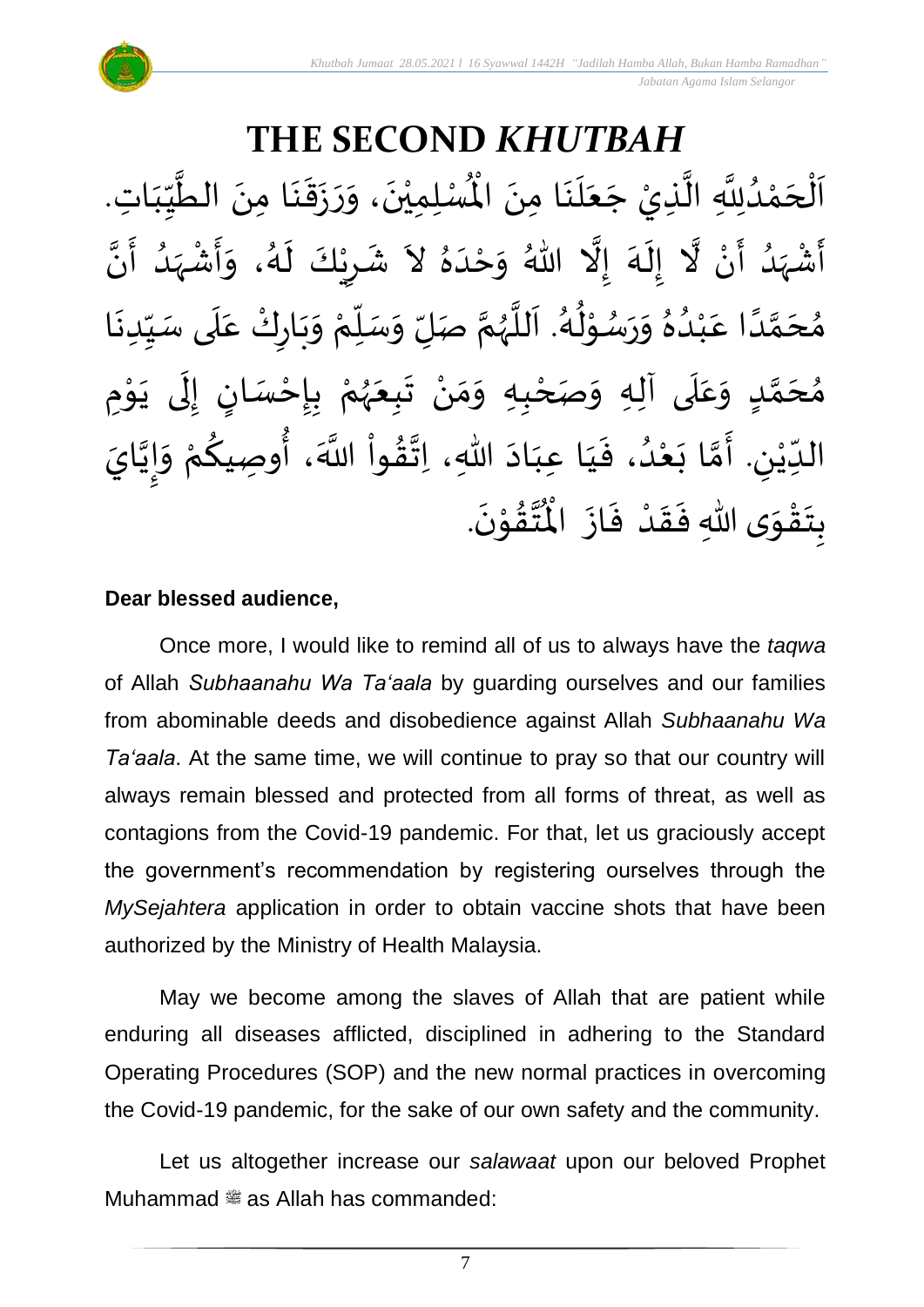

ؙۏ۠ۄٮؘؘٵتؚ  $\ddot{\phantom{0}}$ ់<br>្ ُْ ُؤْمِنِيْنَ ۖ وَالْمُ  $\frac{1}{2}$  $\ddot{\phantom{0}}$ ْ ់<br>: ہ<br>ا ِ<br>لْمُسْلِمَاتِ وَالْمُ  $\frac{1}{2}$  $\frac{1}{2}$ اَللَّهُمَّ اغْفِرْ لِلْمُسْلِمِيْنَ وَالْمُسْلِمَاتِ وَالْمُؤْمِنِيْنَ وَالْمُؤْمِنَاتِ  $\frac{1}{2}$  $\ddot{\phantom{0}}$ ْ ,<br>ለ ْ ِ<br>د ن<br>م ر<br>ر<br>ر ا<br>آ َ َ ْ الْأَحْيَاءِ مِنْهُمْ وَالأَمْوَاتِ، إِنَّكَ سَمِيْعٌ قَرِيْبٌ مُجِيْ َ ْ ំ<br>្ ُ<br>در ْ  $\frac{1}{2}$ י<br>י ں<br>ج  $\frac{1}{2}$ ْ ,<br>ጎ ه<br>**د ا** ي ر ق  $\sum$  $\ddot{\ddot{\cdot}}$ ٌ ، إِنَّكَ سَمِيْعٌ قَرِيْبٌ مُجِيْبُ الدَّعَوَاتِ ់<br>រ ا<br>با  $\frac{1}{2}$ ِ<br>م ان<br>ا ُ وَيَا قَاضِيَ الْحَاجَاتِ. اَللَّهُمَّ أَعِزَّ الْإِسْلاَمَ وَ  $\overline{\phantom{a}}$ ֦֧֦֧֦֧֦֧֦֧֦֧֦֧֦֧<br>**֡**  $\frac{1}{2}$ ֦֧֦֝֝<br>֧֦֧֦֦֝֝֝֝֝֝֝֝֜֝֜֝֝֝֝֝֝<br>֧֝֝֬֝֝֬֝֬֝֬֝֟֬֝֬֝֟֝֬֝֬֝֟֝֬֝֬֝֟֝  $\ddot{\phantom{0}}$  $\frac{1}{2}$ ۔<br>آ ا<br>آ ر<br>ر<br>ر لة<br>م —<br>:<br>: بانه ۔<br>ا  $\tilde{\phantom{a}}$ .<br>د  $\frac{1}{2}$  $\ddot{\hat{}}$ الْمُسْلِمِيْنَ، وَأَهْلِكِ ۔<br>,<br>, ْ ه<br>به  $\ddot{\phantom{0}}$  $\overline{1}$ י<br>י  $\frac{1}{2}$  $\tilde{\cdot}$ . لي ُشْرِكِيْنَ وَدَمِّرْ أَعْدَاءَكَ أَعْدَاءَ اللدِّيْنِ ٝ<br>ؙ  $\frac{1}{1}$  $\ddot{\phantom{0}}$ ا<br>ا .<br>م  $\frac{1}{2}$ َ<br>و  $\frac{1}{2}$ ا<br>-<br>ا ْ  $\overline{\phantom{a}}$ ّ<br>ْ  $\frac{1}{\lambda}$  $\sim$  $\tilde{\phantom{a}}$  $\ddot{\phantom{0}}$ ់<br>**រ**  $\overline{\phantom{a}}$ ْ  $\ddot{\hat{}}$ ُبْتَدِعَةً وَالْمُ  $\frac{1}{2}$  $\frac{1}{2}$ .<br>م  $\ddot{\ }$ ْ  $\ddot{\text{h}}$ الْكَفَرَةَ وَالْمُ  $\frac{1}{2}$  $\ddot{\phantom{0}}$  $\frac{1}{2}$  $\ddot{\cdot}$ ์<br>-<br>-بر<br>ا .  $\ddot{\phantom{0}}$ وَانْصُرْنَا عَلَى الْقَوْمِ الْكَافِرِيْنَ ٝ<br>ٔ ر ์<br>-<br>-ِّ<br>ا  $\ddot{\phantom{0}}$ ֦֝<br>֝**֝**  $\frac{1}{2}$ ِّ<br>ا  $\overline{\phantom{a}}$ .<br>م  $\ddot{\phantom{0}}$ ْ و<br>د ْ  $\frac{1}{2}$ 

 $\frac{1}{2}$ -<br>اَللَّهُمَّ إِنَّا نَسْأَلُكَ وَنَتَوَسَّلُ إِلَيْكَ بِنَبِيِّكَ الأَمِيْنِ، وَنَسْأَلُكَ ن<br>م ر<br>ر<br>ر ا<br>ا ँ<br>।  $\frac{1}{1}$  $\frac{1}{2}$ <u>لم</u><br>:  $\ddot{\phantom{0}}$ <u>ر</u><br>-ំ<br>រ َ  $\frac{1}{2}$ ان<br>سا  $\frac{1}{2}$  $\ddot{\phantom{0}}$  $\ddot{\phantom{0}}$  $\frac{1}{2}$ ُمُ<br>اُ  $\frac{1}{2}$  $\ddot{\cdot}$ لة<br>•  $\tilde{\epsilon}$ ُ<br>الم<br>ا  $\ddot{\cdot}$  $\ddot{\phantom{0}}$  $\ddot{\ }$ ْ  $\ddot{\phantom{0}}$ بِأَسْمَآئِكَ الْحُسْنَى، وَصِفَاتِكَ الْعُظُمَى، أَنْ تَحْفَظَ بِعَيْنِ و<br>ا ֦֧֦֧֦֧<br>֘  $\frac{1}{\sqrt{2}}$  $\frac{1}{2}$ <u>د</u><br>: ์<br>-<br>ก ֦֧֦֧֦֧֦֧֦֧֦֧֦֧֦֧֦֧֦֧֦֧֦֧֦֧<br>**֧** }<br>• ֦֧֦֧֦֧֦֧֦֧֦֧֦֟֓<br>֧ׅ֦֛ׅ֦֛֝֜֜֜֜֜֜֜֜֜֜֜֜֜֜֜֜֜֜֜  $\ddot{\bullet}$  $\frac{1}{2}$ ْ ي َ  $\frac{1}{\sqrt{2}}$  $\ddot{\cdot}$ ∶<br>→<br>◆ ْ  $\ddot{\cdot}$ ِ<br>عِنَايَتِكَ الرَّبَّانِيَّةِ، وَبِحِفْظِ وِقَايَتِكَ الصَّمَدَانِيَّةِ، جَلاَلَةَ مَلِكِنَا ا<br>ا ن<br>م<br>۱ ا<br>په  $\ddot{\phantom{0}}$  $\ddot{\phantom{0}}$  $\sim$ ات<br>ا  $\frac{1}{1}$  $\frac{1}{2}$ اتا<br>در  $\ddot{\phantom{0}}$ ر<br>پود ້<br>: ر<br>م  $\frac{1}{2}$  $\ddot{\cdot}$ ِ<br>آباد  $\ddot{\phantom{0}}$  $\frac{1}{2}$ ُع<sup>َ</sup>ظٌمِ ر<br>آبا َ ر<br>مو الْمُعَظَّمِ، سُلْطَان سلَاغُور، سُلْطَان شَرَفُ الدِّين ادريس شاه ر<br>م ة<br>أ )<br>፟<br>፟  $\frac{1}{1}$ ُ  $\frac{1}{2}$ م<br>م ់<br>វ ر<br>رہ  $\sim$ الحاج ابن المرحوم سُلْطَان صَلاَحُ الدِّين عبد العزيز شاه ۔<br>ا ا<br>ا ر<br>را  $\frac{1}{2}$ ُ  $\ddot{\cdot}$ الحاج. اَللَّهُمَّ أَدِمِ الْعَوْنَ وَالْبِدَايَةَ وَالتَّوْفِيْقَ، وَالصِّحَّةَ ان<br>م  $\frac{1}{2}$  $\ddot{\phantom{0}}$ ْ י<br>י الله  $\frac{1}{2}$  $\ddot{\phantom{0}}$  $\ddot{\phantom{0}}$ ا<br>ا ֫<br>֟֟֟**֝**  $\frac{1}{2}$  $\ddot{\phantom{0}}$ ֦֦֝֝<br>֧֝֝֝**֟** َ ֦֧֦֧֦֧֦֧֦֧֦֧֦֟֓<br>֧ׅ֦ׅ֦֛֝֜֜֜֜֜֜֜֜֜֜֜֜֜֜֘֜֜֜  $\ddot{\phantom{0}}$  $\tilde{\epsilon}$ ن<br>م ر<br>ر<br>ر ا<br>آ .<br>آ ى<br>وَالسَّلامَةَ مِنْكَ، لِوَلِيِّ عَہْدِ سلاڠُور، تڠكو أَمِير شَاه اِبْنِ ٝ<br>ْ ِ<br>م ม<br>"  $\frac{1}{2}$ لمح ້ $\frac{1}{2}$ ْ  $\ddot{ }$  $\frac{1}{2}$ ا<br>ما  $\frac{1}{2}$ )<br>ፌ  $\frac{1}{2}$ َ ٝ<br>ؙ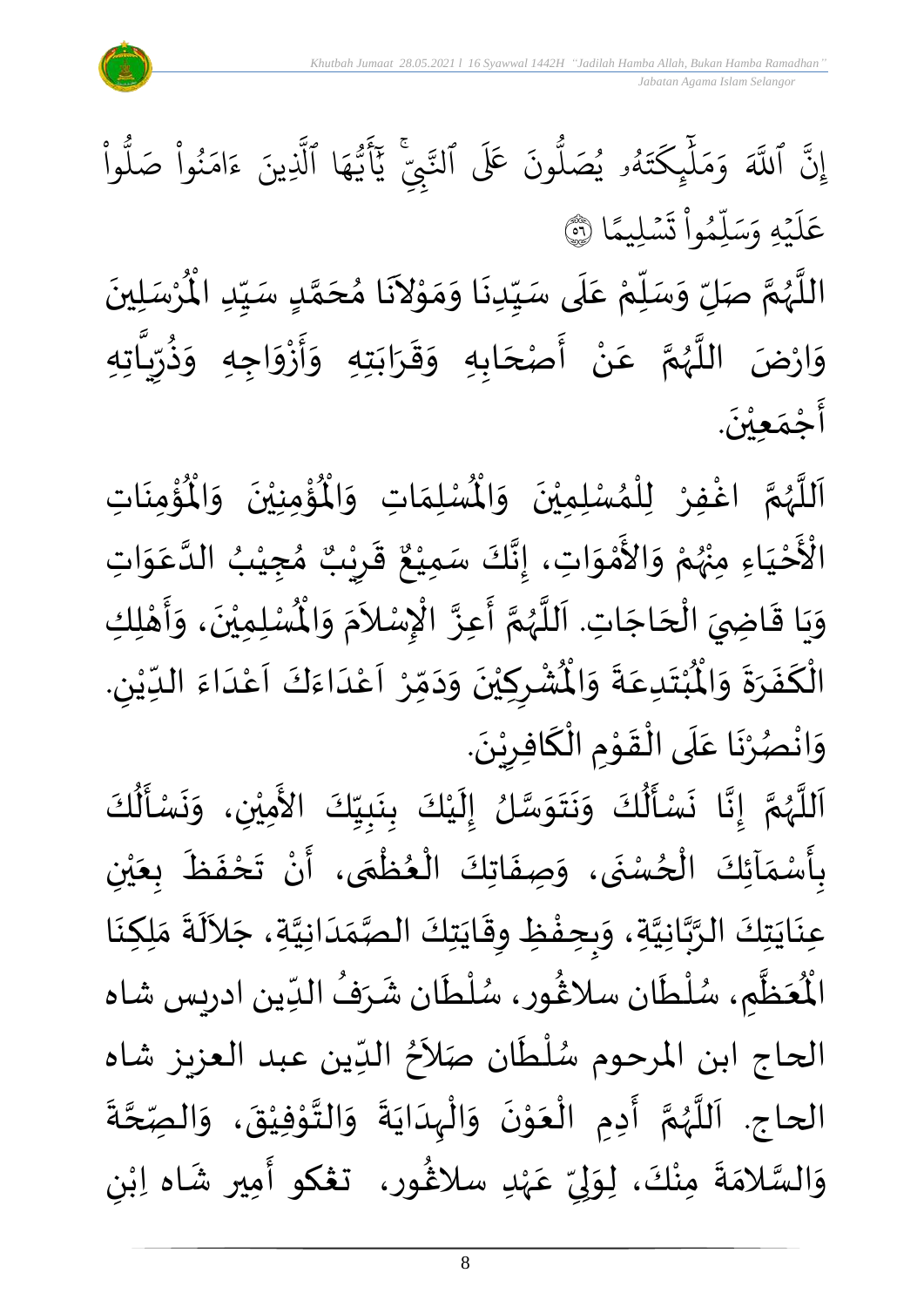

O Allah, You are the Lord that is All Mighty, we are grateful to You for having bestowed upon us *rahmah* and blessings upon this state that continues to prosper and progress, and that its residents remain united, under the auspices and leadership of our Ruler as the Head of Islamic affairs in this state.

O Allah, make us among Your slaves whom are always exalting Your Word and Religion. Keep us away from groups and those that like to criticize, curse, and insult Your Religion.

O Allah, grant us guidance in performing the five obligatory prayers in congregation, fulfilling *zakaat* through Selangor *Zakaat* Board (LZS), and give away our wealth and endowment (*waqf*) through *Perbadanan Wakaf Selangor* (Selangor Endowment Corporation) and *Tabung Infak Jariah Umat Islam Selangor* (TIJARI, Selangor Continuous Charity for Muslims Fund), and to the orphans through Darul Ehsan Islamic Foundation (YIDE).

ن<br>م اَللَّهُمَّ يَا دَافِعَ الْبَلَاءِ، اِدْفَعْ عَنَّا هَذَا الْوَبَاءَ وَالْبَلَاءِ وَالْمَرَ و<br>ر<br>ر ا<br>آ  $\mathbf{r}$  $\hat{\mathbf{r}}$ يَا دَافِعَ الْبَلَاءِ، اِدْفَعْ عَنَّا هَذَا الْوَبَاءَ وَالْبَلَاءِ وَالْمَرَضَ  $\frac{1}{2}$ َ<br>ا  $\frac{1}{1}$ ֦֧֦֧֦֧֝<u>֦</u>  $\frac{1}{2}$  $\frac{1}{2}$  $\ddot{\phantom{0}}$  $\frac{1}{2}$ ֦֧֦֧֦֧֦֧֦֧֦֧֦֦֧֦֜֜֜֓֓֟֟֓<br>֧ׅ֦֛֛֛֝֜֜֜֜֜֜֜֜֜֜֜֜֜֜֜  $\ddot{\cdot}$  $\overline{\phantom{a}}$ ان<br>ا ِ<br>م ֦֧<u>֦</u>  $\ddot{\cdot}$ ֦֧<sup>֦</sup> َ<br>ا َ ْ  $\ddot{\phantom{0}}$  $\sim$  $\ddot{\phantom{0}}$ ى<br>وَالْشَّدَائِدَ وَالْمِحَنَ، بِلُطْفِكَ يَا لَطِيْفُ إِنَّكَ عَلَى كُلِّ شَىْءٍ **∶** ْ ์ $\tilde{\cdot}$ ُ े $\overline{\phantom{a}}$ ِ<br>م ا<br>تار<br>:  $\frac{1}{2}$ ُ  $\mathbf{r}$  $\ddot{\phantom{0}}$ ֦֧֦֧֦֧֦֧֦֧֦֧֦֧֦֧֦֧֦֧֦֧֦֧֦֧֝֝<br>**֧** ٍ<br>ا <u>د</u><br>:  $\ddot{\phantom{0}}$  $\overline{\phantom{a}}$ )<br>,  $\frac{1}{2}$  $\frac{1}{1}$ َ اند<br>المع  $\frac{1}{2}$ . و<br>م وَبِالْإِجَابَةِ جَدِيْرٌ ْ  $\frac{1}{2}$ ֦֧֦֧֦֧֦֧֦֧֦֧֦֧֦֧֜֜֜֓֓<br>֧֜֜֜֜֜֜֜֜֜֟֓֟ ر<br>م  $\frac{1}{2}$ و<br>م قَدِيْرٌ ْ ا<br>:<br>:  $\ddot{\phantom{0}}$ ِّ<br>لْمُسْلِمِيْنَ ْ ء.. . . . . . . . .<br>اَللَّهُمَّ أَعِزَّ الْإِسْلَامَ وَالْمُسْلِمِيْنَ اَللَّهُمَّ انْصُرْ إِخْوَانَنَا الْمُسْلِ  $\frac{1}{2}$  $\frac{1}{2}$  $\mathbf{r}$ ֦֧֦֧֦֧֦֧֦֧֦֧֦֜֜֓֓֟֓<br>֧ׅ֝֜֜֜֜֜֜֜֜֜֜֜֜֜֜֜֜֬֟ الله ر<br>ج ن<br>م ر<br>ر<br>ر ۔<br>ا َ َ ا<br>ا ر<br>ر<br>ر ֧<br>׆ ់<br>• ُ<br>در  $\frac{1}{2}$ ֦֧֦֧<u>֦</u>  $\frac{1}{2}$  $\ddot{\phantom{0}}$  $\ddot{\phantom{0}}$  $\ddot{\phantom{0}}$ ن ْ مي اْل  $\frac{1}{2}$ و لا<br>مو الْمُجَاهِدِيْنَ فِى فِلَسْطِيْنَ اَللَّهُمَّ ثَبِّتْ إِيْمَانَهُمْ وَأَنْزِلِ السَّكِيْذَ  $\overline{\phantom{a}}$ ٝ<br>ؙ  $\ddot{\phantom{0}}$  $\frac{1}{2}$ َ  $\ddot{\phantom{0}}$ ់<br>រ  $\mathbf{r}$ ا<br>ن ة ।<br>◆<br>◆ ْ ان<br>ا `<br>• र<br>?  $\frac{1}{2}$ ۔<br>∗ ر<br>زر<br>زر  $\ddot{\phantom{0}}$  $\frac{1}{2}$ ٝ<br>ؙ  $\frac{1}{2}$  تْ .<br>..<br>. للَّهُمَّ ثَبَّ  $\frac{1}{2}$ ن<br>م ر<br>ر<br>ر ..<br>آ<br>ا